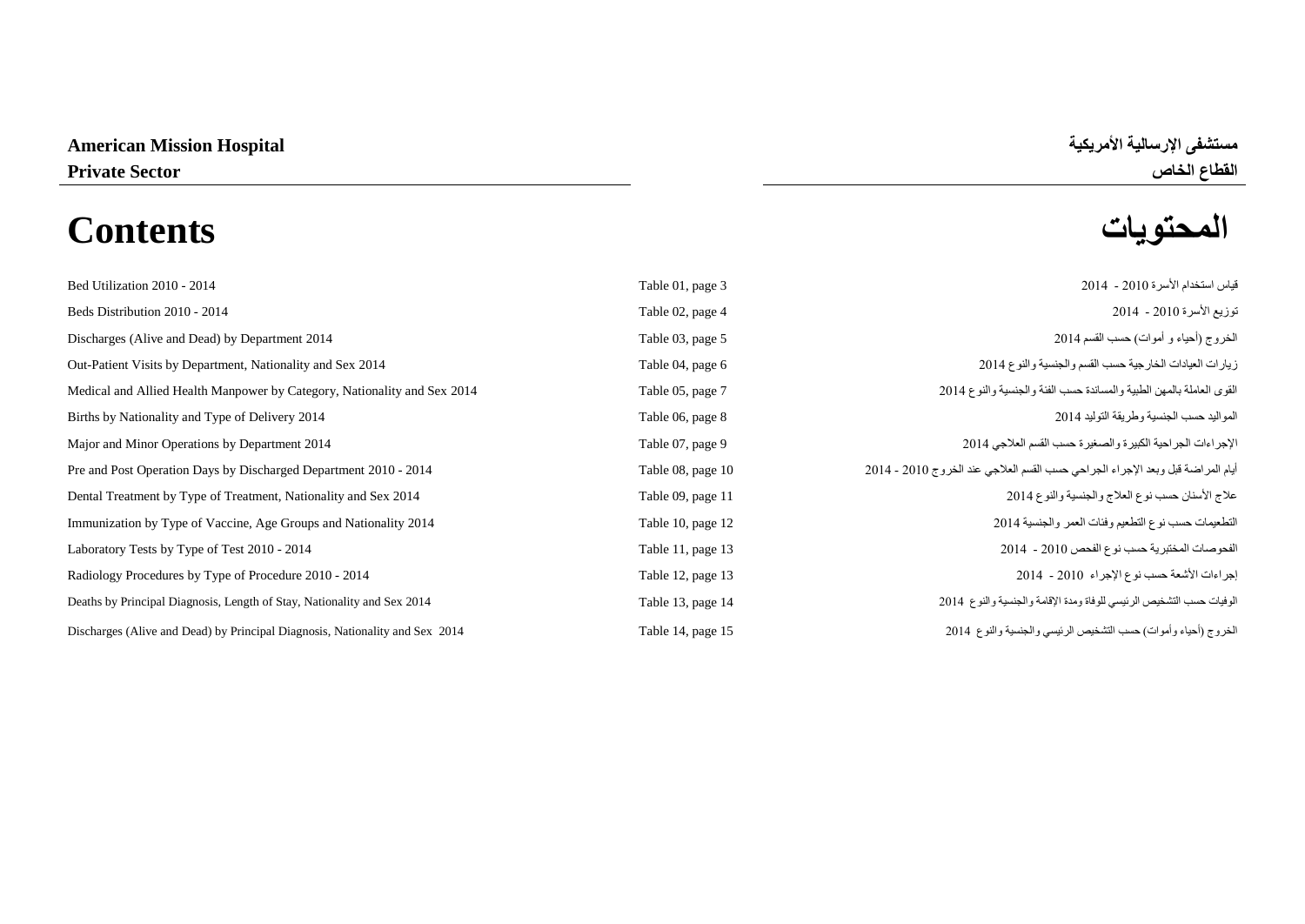# **جدول 01 Table قياس استخدام األسرة 2010 - 2014 Bed Utilization 2010 - 2014**

<span id="page-1-0"></span>

| <b>Description</b>      | 2014   | 2013   | 2012   | 2011   | 2010   | البيان                         |
|-------------------------|--------|--------|--------|--------|--------|--------------------------------|
| Total admissions        | 2,391  | 2,771  | 2,838  | 3,096  | 3,164  |                                |
| Total discharges        | 2,229  | 2,563  | 2,701  | 2,921  | 2,948  | إجمالي الدخول<br>إجمالي الخروج |
| Number of beds          | 37     | 37     | 37     | 37     | 37     | عدد الأسرة                     |
| Bed days available      | 13,505 | 13,505 | 13,542 | 13,505 | 13,505 | أيام الأسرة                    |
| Patient days-overnight  | 5,385  | 4,696  | 4,815  | 5,362  | 5,459  | أيام المرضى                    |
| Patients days < 1 day   | 987    | 607    | 686    | 653    | 598    | أيام المرضىي أقل من يوم        |
| Total patients days     | 6,372  | 5,303  | 5,501  | 6,015  | 6,057  | جملة أيام المرضي               |
| Bed occupancy rate      | 47.2   | 39.3   | 40.6   | 44.5   | 44.9   | معدل أشغال السرير              |
| Turnover rate           | 60.2   | 69.3   | 73.0   | 78.9   | 79.7   | معدل دوران السرير              |
| Turnover interval       | 3.2    | 3.2    | 3.0    | 2.6    | 2.5    | فترة فراغ السرير               |
| Average daily admission | 6.6    | 7.6    | 7.8    | 8.5    | 8.7    | متوسط الدخول اليومي            |
| Average daily discharge | 6.1    | 7.0    | 7.4    | 8.0    | 8.1    | متوسط الخروج اليومي            |
| Average length of stay  | 2.9    | 2.1    | 2.0    | 2.1    | 2.1    | منّه سط مدة الأقامة            |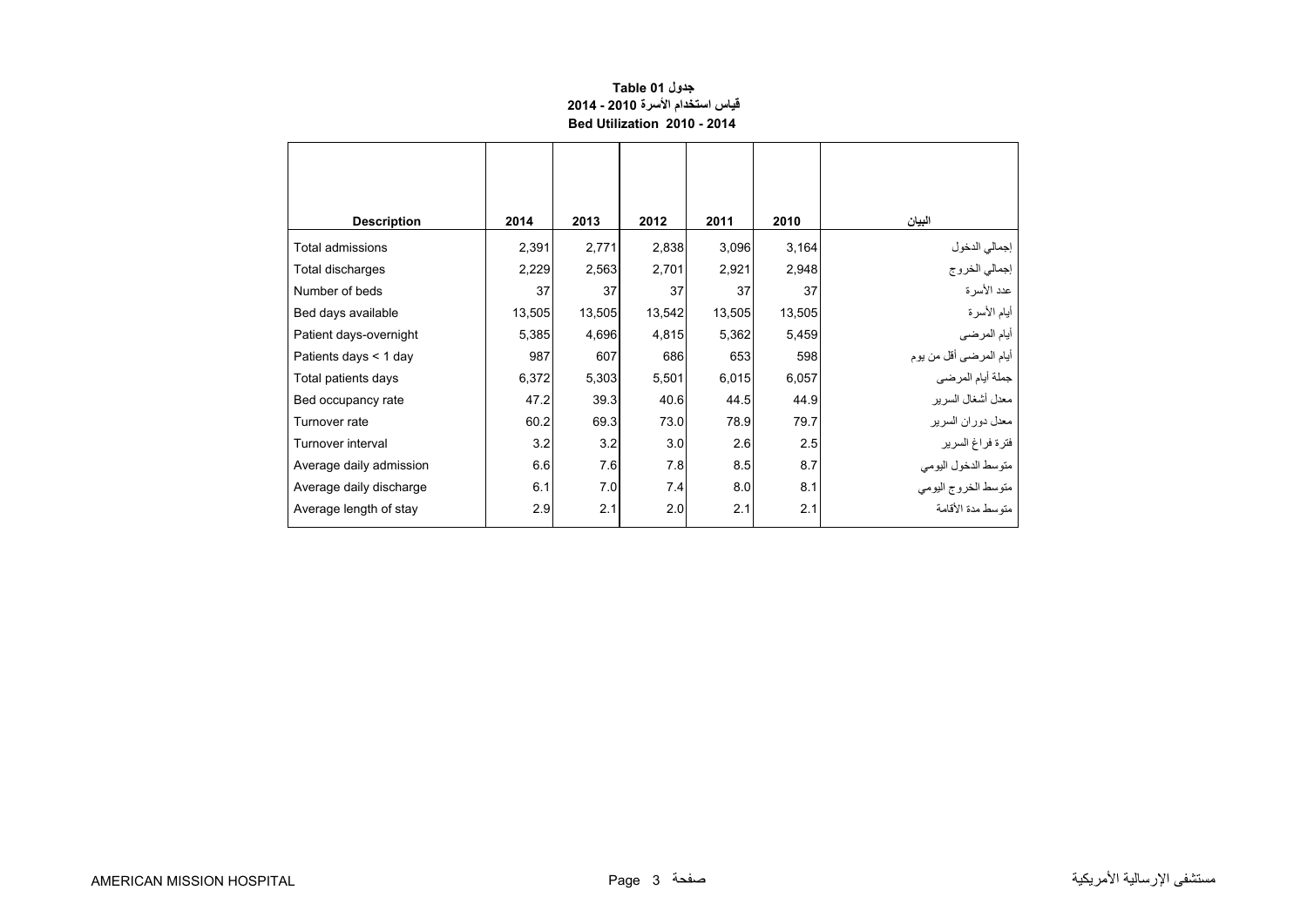### **جدول 02 Table توزيع األسرة 2010 - 2014 Beds Distribution 2010 - 2014**

<span id="page-2-0"></span>

| <b>Service</b>                   | 2014 | 2013 | 2012 | 2011 | 2010 | الخدمة                                   |
|----------------------------------|------|------|------|------|------|------------------------------------------|
| Private Ward (VIP)               | 5    | 5    | 5    | 5    | 5    | الجناح الخاص                             |
| Intenstive Care Unit             | ς    | າ    | 2    | 2    | 2    | وحدة العناية المركزة                     |
| Medical / Surgical               | 19   | 19   | 19   | 19   | 18   | الباطنية / الجراحة                       |
| Obstetrics / Gynecology          | 11   | 11   | 11   | 11   | 12   | أمراض النساء والولادة                    |
| <b>Total</b>                     | 37   | 37   | 37   | 37   | 37   | الحملة                                   |
| Special Care Baby Unit / Nursery | 5    | 5    | 5    | 5    | 6    | وحدة العناية الخاصة بالمو اليد / الحضانة |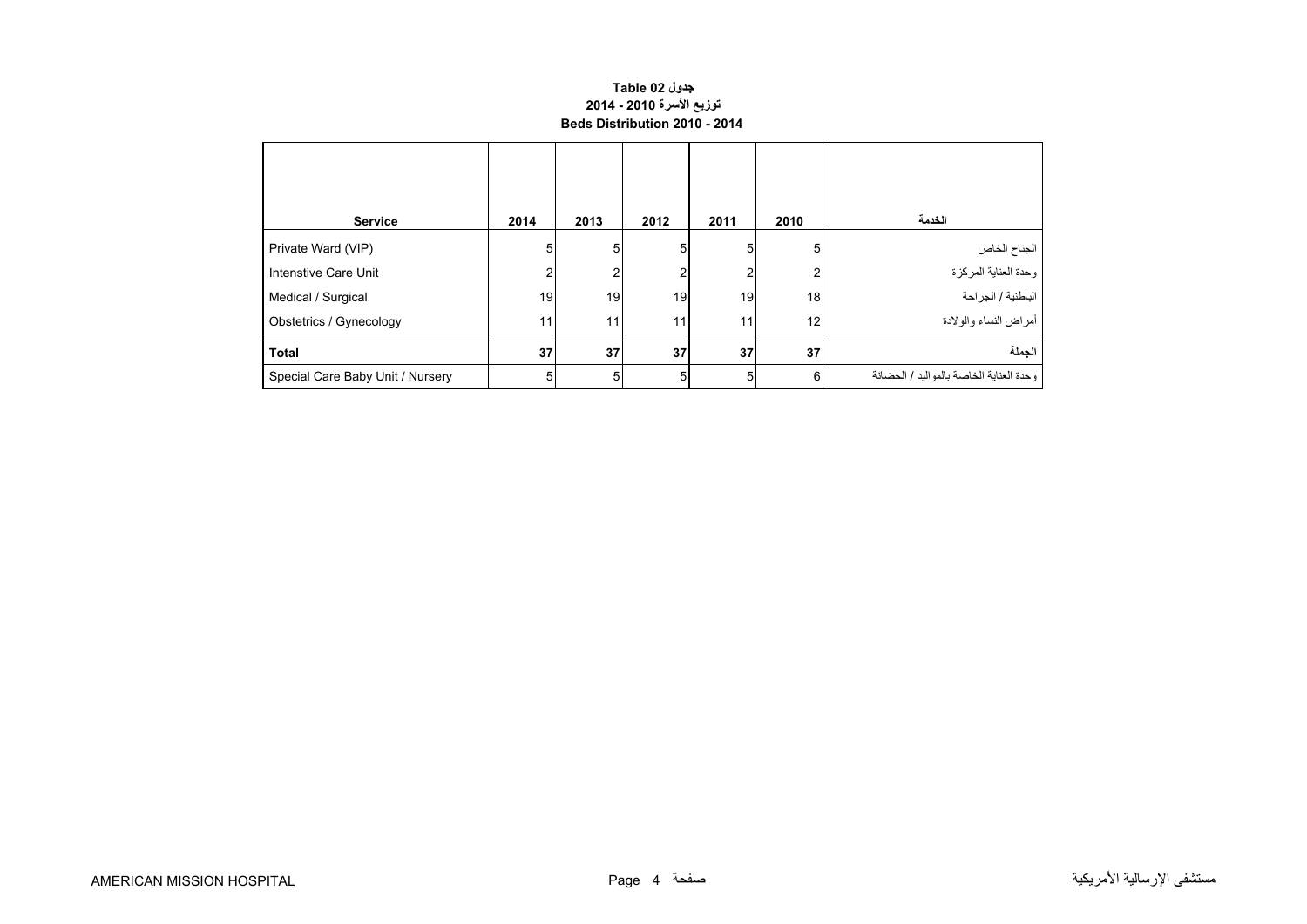| جدول Table 03                                  |  |  |  |  |  |  |  |
|------------------------------------------------|--|--|--|--|--|--|--|
| الخروج (أحياء و أموات) حسب القسم 2014          |  |  |  |  |  |  |  |
| Discharges (Alive and Dead) by Department 2014 |  |  |  |  |  |  |  |

<span id="page-3-0"></span>

|                         | <b>Total</b> | الحملة | <b>Dead</b> |                | الأحياء<br>Alive الأموات |       |                       |
|-------------------------|--------------|--------|-------------|----------------|--------------------------|-------|-----------------------|
|                         |              |        |             |                |                          |       |                       |
|                         |              | العدد  |             | العدد          |                          | العدد |                       |
| <b>Department</b>       | %            | No.    | %           | No.            | %                        | No.   | القسم                 |
| Medical                 | 21.0         | 469    | 100.0       | $\overline{2}$ | 21.0                     | 467   | الباطنية              |
| Ear, Nose & Throat      | 8.9          | 198    |             |                | 8.9                      | 198   | أنف وأذن وحنجرة       |
| Obstetrics / Gynecology | 46.1         | 1,028  |             |                | 46.2                     | 1,028 | أمراض النساء والولادة |
| Surgery                 | 14.4         | 321    |             |                | 14.4                     | 321   | الجراحة               |
| Paediatric              | 9.6          | 213    |             |                | 9.6                      | 213   | الأطفال               |
| <b>Total</b>            | 100.0        | 2,229  | 100.0       | 2              | 100.0                    | 2,227 | الجملة                |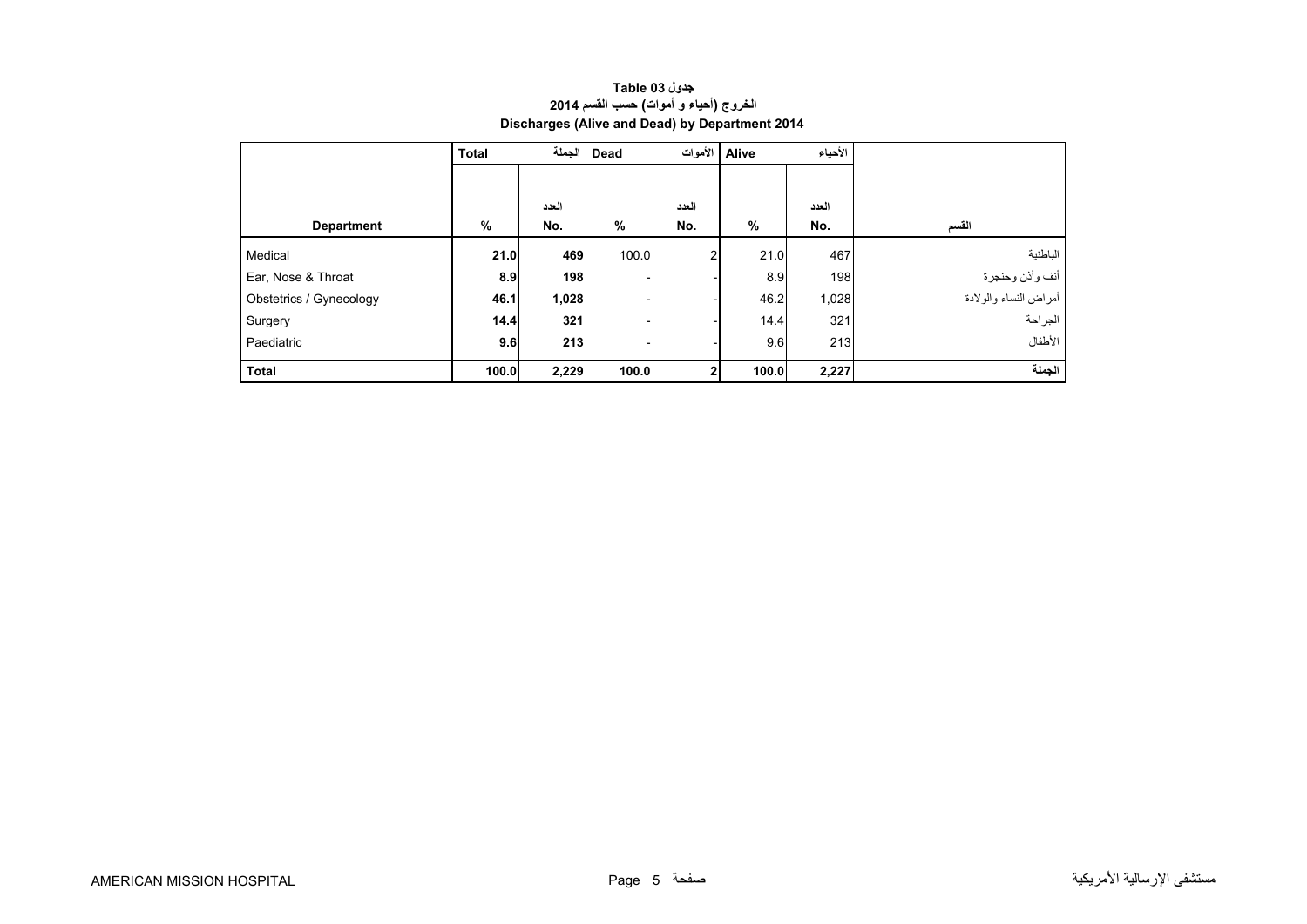<span id="page-4-0"></span>

|                            | <b>Total</b>           |                | الحملة             |                        | Non-Bahraini<br>غیر بحرینی |                    | <b>Bahraini</b>        |                | بحرينى             |                             |
|----------------------------|------------------------|----------------|--------------------|------------------------|----------------------------|--------------------|------------------------|----------------|--------------------|-----------------------------|
| <b>Department</b>          | الجملة<br><b>Total</b> | أنشى<br>Female | نكر<br><b>Male</b> | الحملة<br><b>Total</b> | أنشى<br>Female             | ذكر<br><b>Male</b> | الحملة<br><b>Total</b> | أنشى<br>Female | ذكر<br><b>Male</b> | القسم                       |
| A & E Clinic               | 12,441                 | 6,288          | 6,153              | 7,072                  | 3,460                      | 3,612              | 5,369                  | 2,828          | 2,541              | عيادة الطوارئ               |
| <b>General Practice</b>    | 55,641                 | 27,028         | 28,613             | 32,725                 | 15.619                     | 17,106             | 22,916                 | 11,409         | 11,507             | الطب العام                  |
| Dental                     | 18,148                 | 9,287          | 8,861              | 10,787                 | 5,252                      | 5,535              | 7,361                  | 4,035          | 3,326              | الأسنان                     |
| Medical (Int. Medicine)    | 22,457                 | 10,266         | 12,191             | 16,891                 | 7523                       | 9368               | 5,566                  | 2743           | 2823               | الأمراض الباطنية            |
| Obstetrics & Gynecology    | 25,327                 | 25,327         | <b>NA</b>          | 15,431                 | 15,431                     | <b>NA</b>          | 9,896                  | 9,896          | <b>NA</b>          | أمر اض النساء والو لادة     |
| Gynecology                 | $\cdots$               | $\ddotsc$      | <b>NA</b>          | $\cdots$               | $\ddotsc$                  | <b>NA</b>          | $\cdots$               | $\ddotsc$      |                    | أمراض النساء NA             |
| Antenatal                  | $\sim$ $\sim$          | $\sim$ $\sim$  | <b>NA</b>          | $\cdots$               | $\ddotsc$                  | <b>NA</b>          | $\cdots$               | $\cdots$       |                    | عبادة الحو امل NA           |
| Postnatal                  | $\ddotsc$              | $\ddotsc$      | <b>NA</b>          | .                      | $\ddotsc$                  | <b>NA</b>          |                        | $\ddotsc$      |                    | عيادة ما بعد الو لادة NA    |
| Paediatrics                | 41,016                 | 19,458         | 21,558             | 24,219                 | 11540                      | 12679              | 16,797                 | 7918           | 8879               | أمراض الأطفال               |
| Surgical                   | 6,462                  | 2,407          | 4,055              | 3,443                  | 1289                       | 2154               | 3,019                  | 1118           | 1901               | الجراحة                     |
| Orthopedics                | 7,389                  | 3,360          | 4,029              | 5,020                  | 2219                       | 2801               | 2,369                  | 1141           | 1228               | العظام والكسور              |
| Ear, Nose & Throat         | 13,758                 | 6,071          | 7.687              | 8,626                  | 3577                       | 5049               | 5,132                  | 2494           | 2638               | أنف وأذن وحنجرة             |
| Dermatology                | 9,311                  | 4,586          | 4,725              | 6,709                  | 3367                       | 3342               | 2,602                  | 1219           | 1383               | الأمراض الجلدية             |
| Ophthalmology              | 5,995                  | 2,707          | 3,288              | 4,282                  | 1884                       | 2398               | 1,713                  | 823            | 890                | العيون                      |
| Anesthesiology             | 853                    | 572            | 281                | 480                    | 317                        | 163                | 373                    | 255            | 118                | التخدير                     |
| Psychiatry & Mental Health | 376                    | 184            | 192                | 272                    | 150                        | 122                | 104                    | 34             | 70                 | الطب النفسي و الصحة النفسية |
| Physiotherapy              | 5,864                  | 2.993          | 2.871              | 3,931                  | 1980                       | 1951               | 1,933                  | 1013           | 920                | العلاج الطبيعي              |
| Urology                    | 742                    | 168            | 574                | 509                    | 106                        | 403                | 233                    | 62             | 171                | المسالك البولية             |
| <b>Total</b>               | 225,780                | 120,702        | 105,078            | 140,397                | 73,714                     | 66,683             | 85,383                 | 46,988         | 38,395             | الجملة                      |

# **جدول 04 Table زيارات العيادات الخارجية حسب القسم والجنسية والنوع <sup>2014</sup> Out-Patient Visits by Department, Nationality and Sex 2014**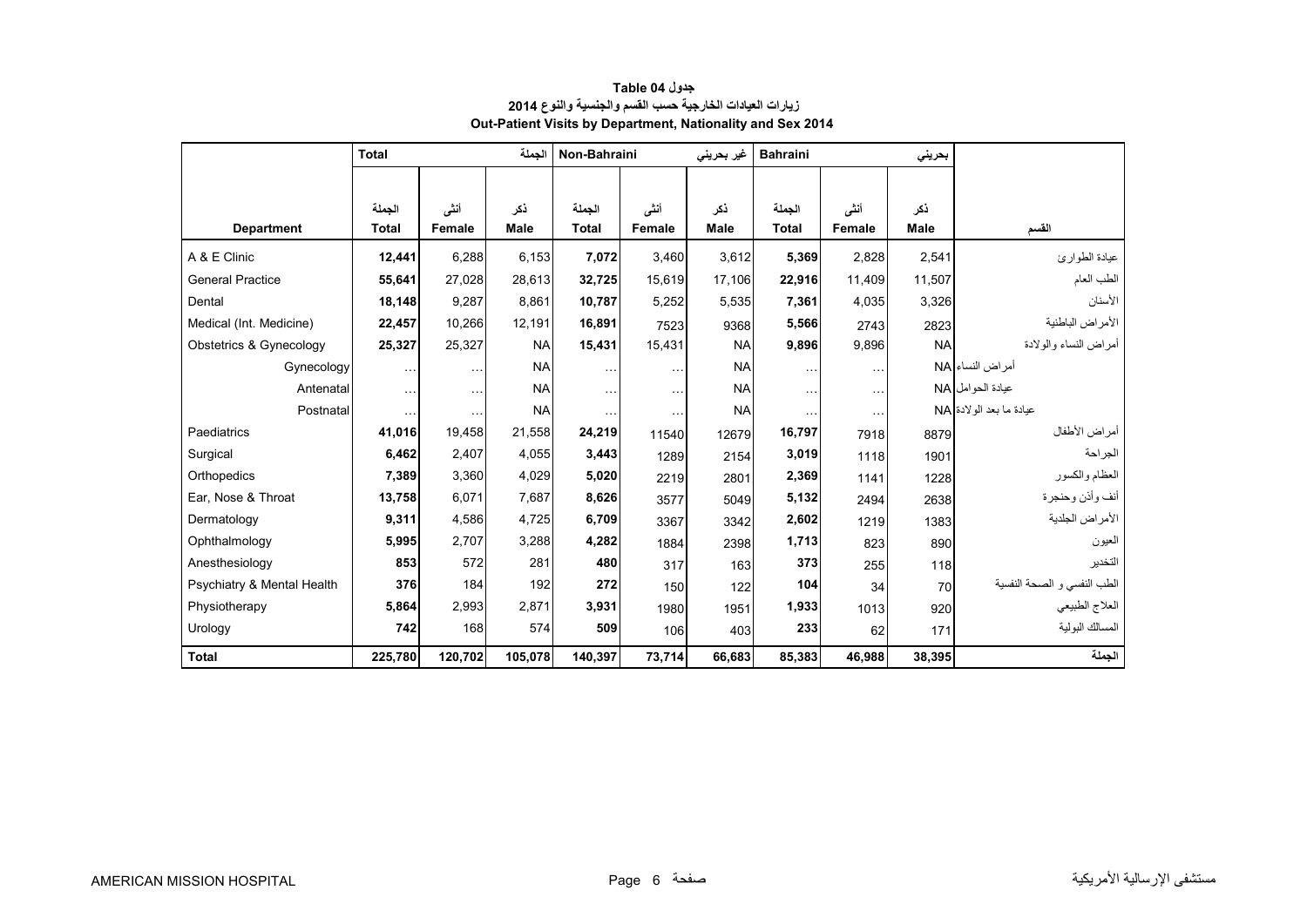| جدول Table 05                                                            |  |  |  |  |  |  |  |  |
|--------------------------------------------------------------------------|--|--|--|--|--|--|--|--|
| القوى العاملة بالمهن الطبية والمساندة حسب الفئة و الجنسية و النوع 2014   |  |  |  |  |  |  |  |  |
| Medical and Allied Health Manpower by Category, Nationality and Sex 2014 |  |  |  |  |  |  |  |  |

<span id="page-5-0"></span>

|                                                         | <b>Total</b>           |                | الجملة             | Non-Bahraini           |                | غير بحريني  | <b>Bahraini</b>        |                | بحريني             |                                   |
|---------------------------------------------------------|------------------------|----------------|--------------------|------------------------|----------------|-------------|------------------------|----------------|--------------------|-----------------------------------|
| Category                                                | الجملة<br><b>Total</b> | أنشى<br>Female | ذكر<br><b>Male</b> | الجملة<br><b>Total</b> | أنشى<br>Female | ذكر<br>Male | الجملة<br><b>Total</b> | أنشى<br>Female | ذكر<br><b>Male</b> | الفنة                             |
| Physicians                                              | 72                     | 35             | 37                 | 70                     | 34             | 36          |                        |                |                    | الأطباء                           |
| Dentists                                                | 10                     |                | 6                  | 10                     |                |             |                        |                |                    | أطباء الأسنان                     |
| Pharmacists & Technicians                               | 17                     | 10             |                    | 17                     | 10             |             |                        |                |                    | الصيادلة وفنيو صيدلة              |
| Nurses <sup>*</sup>                                     | 108                    | 101            |                    | 106                    | 99             |             |                        |                |                    | الممرضات *                        |
| <b>Practical Nurses</b>                                 |                        |                |                    |                        |                |             |                        |                |                    | الممرضين العمليين                 |
| Dental Hygienists & Technicians                         |                        |                |                    |                        |                |             |                        |                |                    | فنيو صحة الفم والأسنان            |
| <b>Dental Assistants</b>                                | 13                     | 12             |                    | 11                     | 10             |             |                        |                |                    | فنيو صحة الفم والأسنان            |
| Laboratory Technologists & Technicians                  | 17                     | 8              | g                  | 16                     |                |             |                        |                |                    | محللو وفنيو مختبر                 |
| Laboratory - Phlebotomists                              |                        |                |                    |                        |                |             |                        |                |                    | محللو وفنيو مختبر                 |
| Radiographers & Technicians                             |                        |                |                    |                        |                |             |                        |                |                    | مصورو وفنيو أشعة                  |
| Physiotherapists, Occupational Therapists & Technicians |                        |                |                    |                        |                |             |                        |                |                    | فنيو علاج طبيعي ونأهيل مهني       |
| Anaesthesia Technician                                  |                        |                |                    |                        |                |             |                        |                |                    | فنيو التخدير                      |
| <b>CSSD Technician</b>                                  |                        |                |                    |                        |                |             |                        |                |                    | فنيو التخدير                      |
| Audio Visual Technician                                 |                        |                |                    |                        |                |             |                        |                |                    | فنيو التسجيل السمعي/ البصري       |
| Electro Cardiogram technician                           |                        |                |                    |                        |                |             |                        |                |                    | فنيو تخطيط القلب                  |
| Paramedic and Respiratory Specialist                    |                        |                |                    |                        |                |             |                        |                |                    | المسعفين و أخصائيي النتفس الصناعي |
| <b>Dietition</b>                                        |                        |                |                    |                        |                |             |                        |                |                    | فيز يائيين                        |

\* الممرضات: الحدد لا يشمل الممرضين العمليين والفئات الأقل . . `` المعمليين المعليين الممرضين الممليين والفئات الأقل ا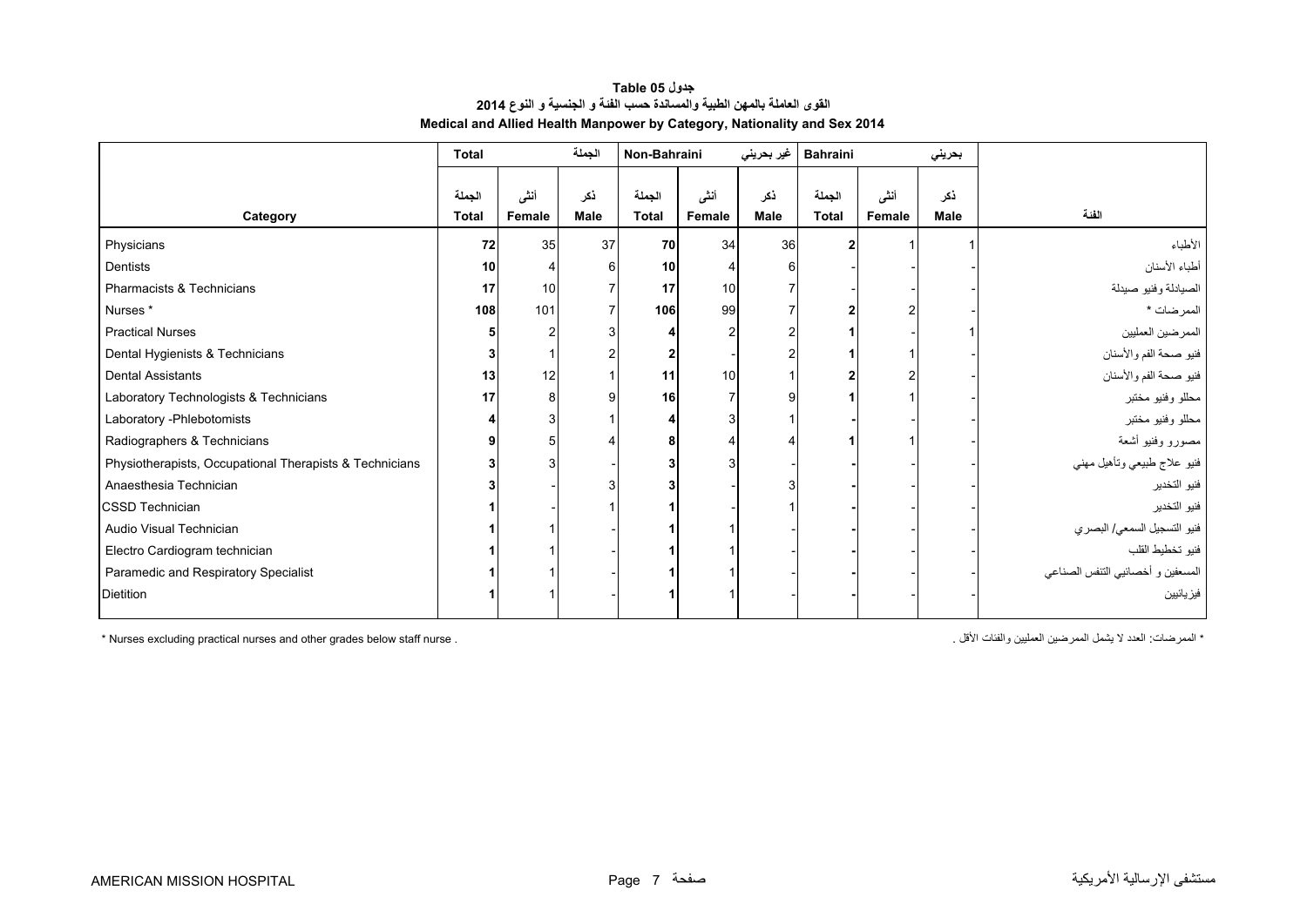<span id="page-6-0"></span>

|                           |               |               |                   | <b>Live Births</b>   |                             | المواليد الأحياء     |        |                         |
|---------------------------|---------------|---------------|-------------------|----------------------|-----------------------------|----------------------|--------|-------------------------|
| <b>Births</b>             | جملة          | المواليد      | جملة المواليد     | <b>Premature</b>     | الخدج                       | <b>Full Term</b>     | مكتمل  | المواليد                |
|                           | المواليد      | الموتى        | الأحياء           | مشوه                 | سليم                        | مشوه                 | سليم   |                         |
| Nationality / type        | <b>Total</b>  | Still         | <b>Total Live</b> | Congenital           | <b>Normal</b><br>Congenital |                      | Normal | الجنسية / طريقة التوليد |
| of delivery               | <b>Births</b> | <b>Births</b> | <b>Births</b>     | <b>Abnormalities</b> |                             | <b>Abnormalities</b> |        |                         |
| <b>Bahraini</b>           |               |               |                   |                      |                             |                      |        | بحريني                  |
| Normal Delivery           |               |               |                   |                      |                             |                      |        | ولادة طبيعية            |
| Vertex                    | 211           | 1             | 210               |                      |                             | 2                    |        | رأسي 200                |
| <b>Breech</b>             |               |               |                   |                      |                             |                      |        | مقعدة -                 |
|                           |               |               |                   |                      |                             |                      |        |                         |
| <b>Assisted Delivery</b>  |               |               |                   |                      |                             |                      |        | ولادة بالمساعدة         |
| Vacuum                    | 10            |               | 10                |                      |                             |                      |        | شفط 9                   |
| Forceps                   |               |               |                   |                      |                             |                      |        | جفت                     |
| Caesarian section         | 85            |               | 85                |                      | 6                           | 2                    |        | قبصرية 77               |
| <b>Total Bahraini</b>     | 306           | 1             | 305               | 1                    | 14                          | 4                    | 286    |                         |
|                           |               |               |                   |                      |                             |                      |        | الجملة بحرين <i>ي</i>   |
| Non-Bahraini              |               |               |                   |                      |                             |                      |        | غير بحرين <i>ي</i>      |
| Normal Delivery           |               |               |                   |                      |                             |                      |        | ولادة طبيعية            |
| Vertex                    | 198           | 1             | 197               |                      | 9                           |                      |        | رأسي 187                |
| <b>Breech</b>             |               |               |                   |                      |                             |                      |        | مقعدة ا-                |
|                           |               |               |                   |                      |                             |                      |        |                         |
| <b>Assisted Delivery</b>  |               |               |                   |                      |                             |                      |        | و لادة بالمساعدة        |
| Vacuum                    | 17            |               | 17                |                      |                             |                      |        | شفط 17                  |
| Forceps                   |               |               |                   |                      |                             |                      |        | جفت                     |
| Caesarian section         | 124           |               | 124               |                      | 3                           |                      |        | قبصرية 120              |
| <b>Total Non-Bahraini</b> | 339           | 1             | 338               |                      | 12                          | 2                    | 324    | الجملة غير بحريني       |
| <b>Grand Total</b>        | 645           | $\mathbf 2$   | 643               | 1                    | 26                          | 6                    | 610    | الجملة الكلية           |

**جدول 06Table المواليد حسب الجنسية وطريقة التوليد <sup>2014</sup> Births by Nationality and Type of Delivery 2014**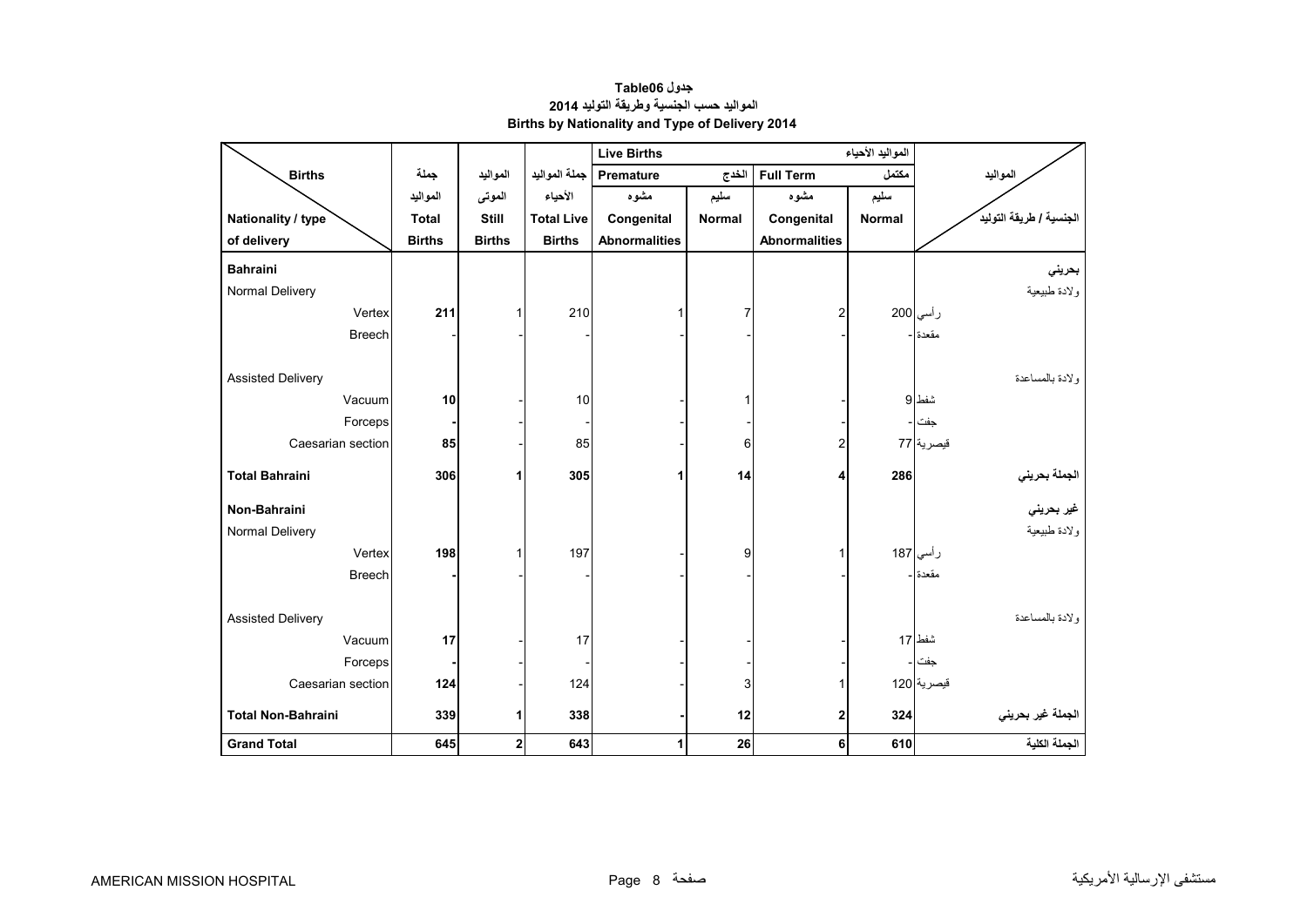<span id="page-7-0"></span>

|                                   | <b>Procedure Type</b>  |                       | نوع الإجراء    |                 |
|-----------------------------------|------------------------|-----------------------|----------------|-----------------|
| <b>Department</b>                 | الجملة<br><b>Total</b> | صغيرة<br><b>Minor</b> | كبيرة<br>Major | القسم           |
| General Surgery                   | 398                    | 280                   | 118            | الجراحة العامة  |
| Orthopedics & Fracture            | 48                     | 37                    | 11             | العظام والكسور  |
| <b>Plastic Surgery</b>            | 51                     | 48                    | 3              | جراحة التجميل   |
| Ear, Nose & Throat                | 184                    | 59                    | 125            | أنف وأذن وحنجرة |
| Opthalmology                      | 17                     | 10                    | 7              | أمراض العيون    |
| Gynecology                        | 279                    | 173                   | 106            | أمراض النساء    |
| Obstetrics                        | 224                    | 18                    | 206            | الولادة         |
| Dental                            | 9                      |                       | 8              | الأسنان         |
| Endoscopies                       | 224                    | 224                   |                | المناظير        |
| Urology                           |                        |                       |                | المسالك البولية |
| Others (Epidurals & Bronchoscopy) | 7                      | 7                     |                | أخرى            |
| <b>Total</b>                      | 1,441                  | 857                   | 584            | الجملة          |

## **جدول 07 Table اإلجراءات الجراحية الكبيرة <sup>و</sup> الصغيرة حسب القسم العالجي <sup>2014</sup> Major and Minor Operations by Department 2014**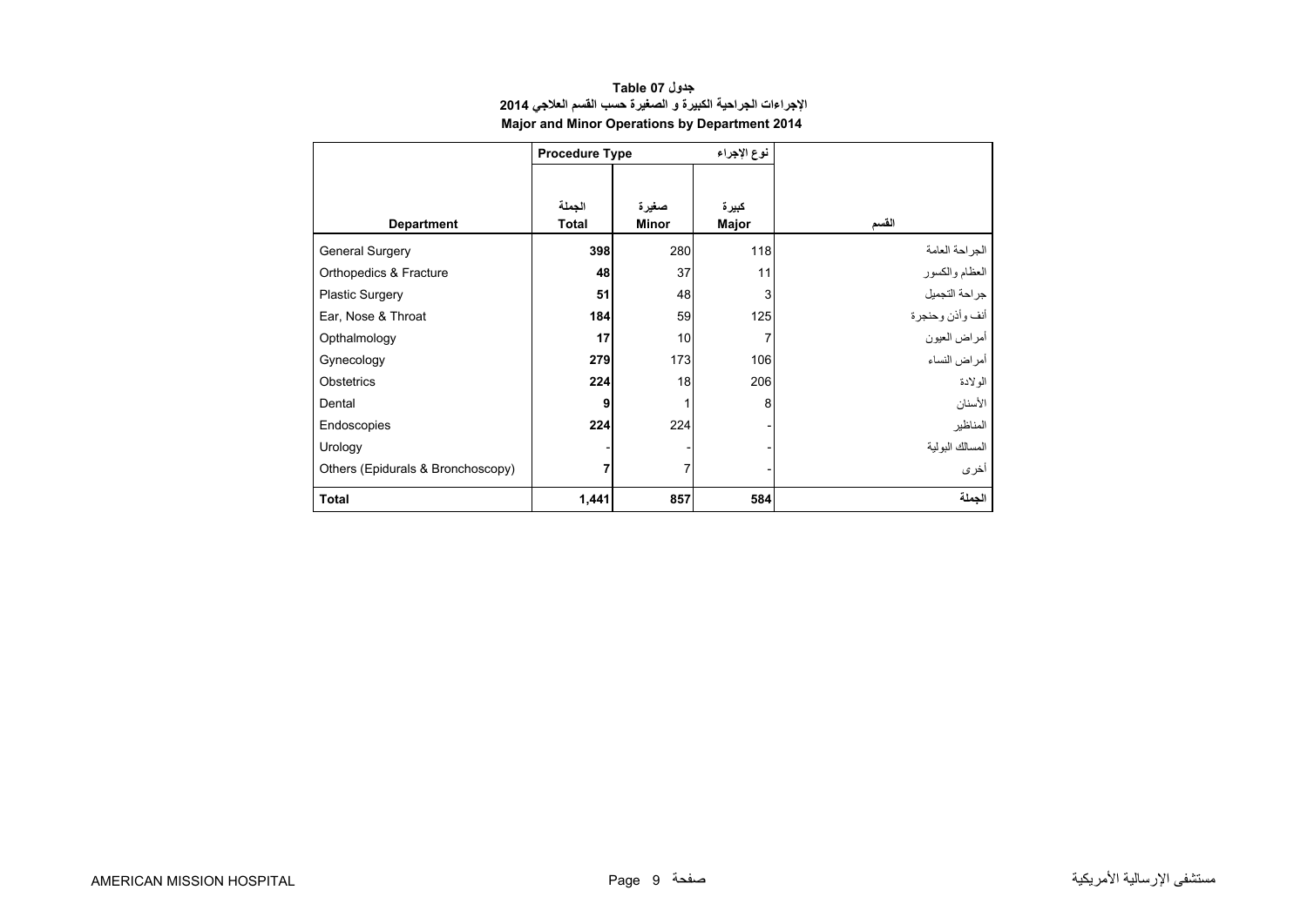<span id="page-8-0"></span>

| <b>Department</b>                 | 2014  | 2013  | 2012  | 2011  | 2010  | القسم                                         |
|-----------------------------------|-------|-------|-------|-------|-------|-----------------------------------------------|
| Medical                           | 243   | 201   | 199   | 204   |       | الباطنية                                      |
| Surgery                           | 1,012 | 982   | 1,078 | 1,730 | 590   | الجراحة                                       |
| Opthalmology                      | 34    | 27    | 39    | 54    | 36    | العيون                                        |
| Ear, Nose & Throat                | 552   | 608   | 702   | 626   | 296   | الأنف والأذن والحنجرة                         |
| Dental                            | 20    | 30    | 31    | 62    | 61    | الأسنان                                       |
| <b>Orthopedics &amp; Fracture</b> | 96    | 68    | 54    | 91    | 166   |                                               |
| Plastic Surgery & Burns           | 55    | 61    | 23    | 25    | 11    | جراحة العظام والكسور<br>جراحة التجميل والحروق |
| Obstetrics/Gynecology             | 2,074 | 1,996 | 2,058 | 2,501 | 1,560 | أمراض النساء والولادة                         |

**جدول 08 Table أيام المراضة قبل وبعد اإلجراء الجراحي حسب القسم العالجي عند الخروج 2010 - 2014 Pre and Post Operation Days by Discharged Department 2010 - 2014**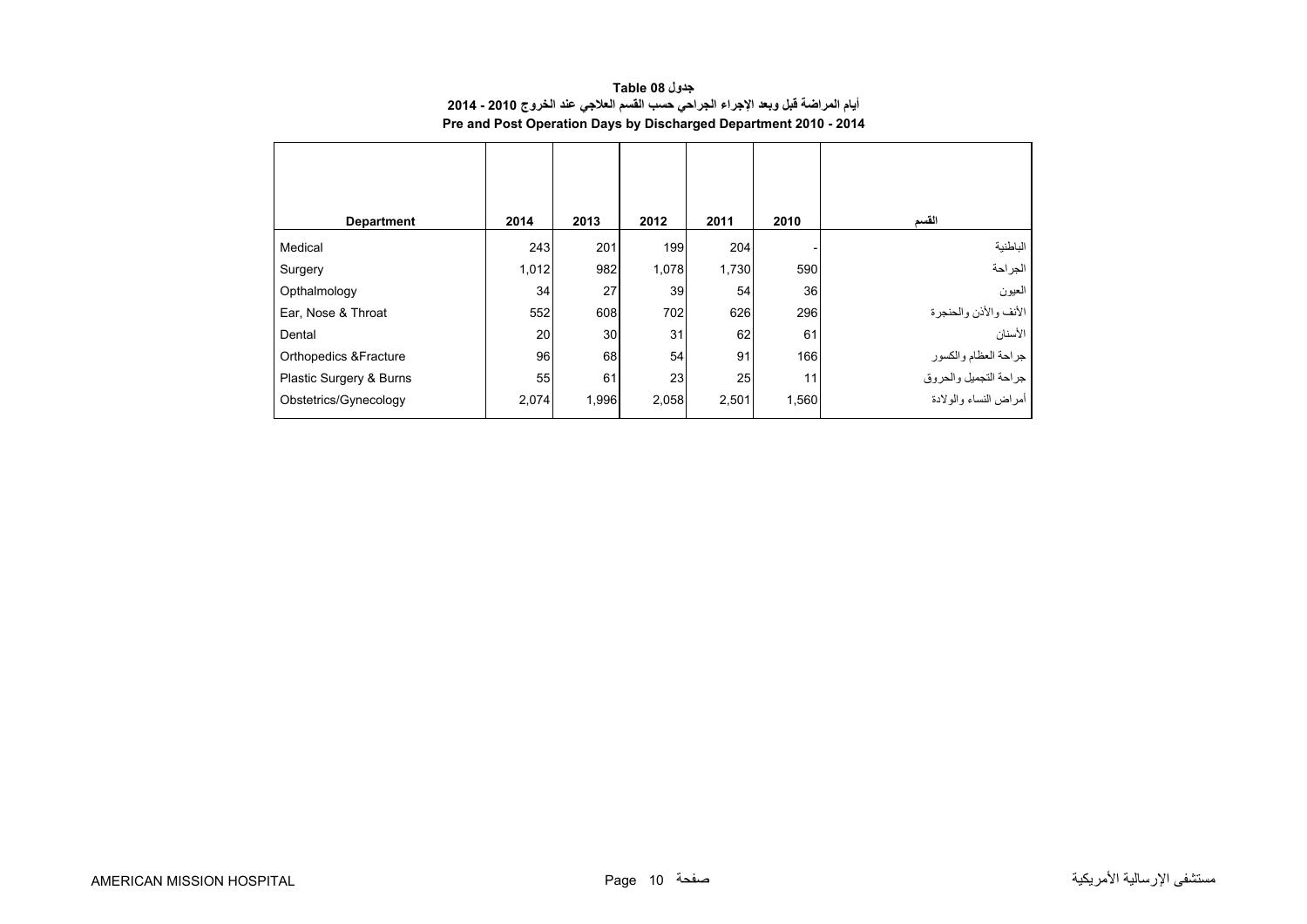<span id="page-9-0"></span>

|                          | الجملة<br><b>Total</b> |        |        | Non-Bahraini<br>غير بحريني |        |             | <b>Bahraini</b> |        | بحريني      |                |
|--------------------------|------------------------|--------|--------|----------------------------|--------|-------------|-----------------|--------|-------------|----------------|
|                          |                        |        |        |                            |        |             |                 |        |             |                |
|                          | الجملة                 | أنشى   | ذكر    | الجملة                     | أنشى   | ذكر         | الجملة          | أننى   | نكر         |                |
| <b>Type of Treatment</b> | Total                  | Female | Male   | Total                      | Female | <b>Male</b> | <b>Total</b>    | Female | <b>Male</b> | نوع العلاج     |
| General treatment        | 21,996                 | 10,814 | 11,182 | 13,003                     | 6,085  | 6,918       | 8,993           | 4,729  | 4,264       | العلاج العام   |
| Gum treatment            | 5,206                  | 2,586  | 2,620  | 2,999                      | 1,408  | 1,591       | 2,207           | 1,178  | 1,029       | علاج اللثة     |
| Nerve                    | 2,071                  | 972    | 1,099  | 1,090                      | 518    | 572         | 981             | 454    | 527         | علاج الأعصاب   |
| Surgical treatment       | 816                    | 384    | 432    | 477                        | 210    | 267         | 339             | 174    | 165         | العلاج الجراحي |
| Filling                  | 6,105                  | 3,095  | 3,010  | 3,702                      | 1,797  | 1,905       | 2,403           | 1,298  | 1,105       | الحشو          |
| Extraction               | 1,553                  | 862    | 691    | 862                        | 461    | 401         | 691             | 401    | 290         | الخلع          |
| Denture                  | 255                    | 120    | 135    | 211                        | 98     | 113         | 44              | 22     | 22          | التركيب        |
| Orthodontics             | 977                    | 669    | 308    | 678                        | 437    | 241         | 299             | 232    | 67          | تقويم الأسنان  |
| Others                   | 7,232                  | 3,508  | 3,724  | 4,157                      | 1,908  | 2,249       | 3,075           | 1,600  | 1,475       | أخرى           |
| Total                    | 46,211                 | 23,010 | 23,201 | 27,179                     | 12,922 | 14,257      | 19,032          | 10,088 | 8,944       | الجملة         |

# **جدول 09 Table عالج األسنان حسب نوع العالج والجنسية والنوع <sup>2014</sup> Dental Treatment by Type of Treatment, Nationality and Sex 2014**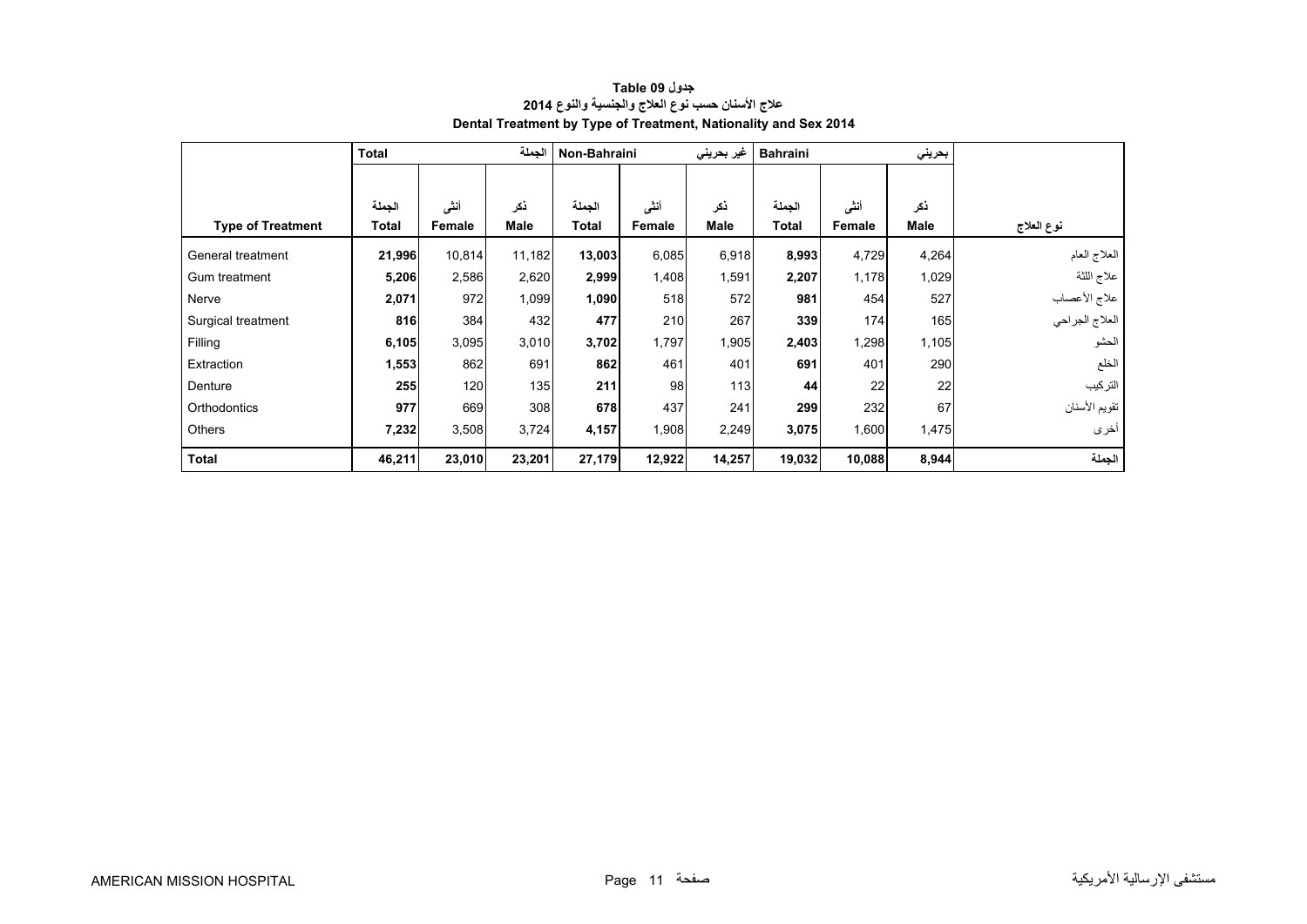<span id="page-10-0"></span>

|              | الجملة<br>من سنتين الى خمس سنوات |                 |                 |               |                   | من سنة الى سنتين |               |                   | أقل من سنة   |              |                   |                            |                                      |
|--------------|----------------------------------|-----------------|-----------------|---------------|-------------------|------------------|---------------|-------------------|--------------|--------------|-------------------|----------------------------|--------------------------------------|
|              | <b>Total</b>                     |                 |                 | $2 - 5$ years |                   |                  | $1 - 2$ years |                   |              | Below 1 year |                   |                            |                                      |
|              |                                  |                 |                 |               |                   |                  |               |                   |              |              |                   |                            |                                      |
| الجملة       | غير بحريني                       | بحريني          | الجملة          | غير بحريني    | بحرينى            | الجملة           | غير بحريني    | بحريني            | الجملة       | غير بحريني   | بحريني            |                            | نوع التطعيم                          |
| <b>Total</b> | Non-                             |                 | <b>Total</b>    | Non-          |                   | <b>Total</b>     | Non-          |                   | <b>Total</b> | Non-         |                   |                            | Type of vaccine                      |
|              | <b>Bahraini</b>                  | <b>Bahraini</b> |                 |               | Bahraini Bahraini |                  |               | Bahraini Bahraini |              |              | Bahraini Bahraini |                            |                                      |
|              |                                  |                 |                 |               |                   |                  |               |                   |              |              |                   | <b>Hepatitis B/DPT/HIB</b> | التهاب الكبد الوبائي (ب) /           |
|              |                                  |                 |                 |               |                   |                  |               |                   |              |              |                   |                            | التطعيم الثلاثي/هيموفلز انفلونزا (ب) |
| 596          | 496                              | 100             | 31              | 29            | 2                 | 163              | 137           | 26                | 402          | 330          | 72                | Dose 1                     | جرعة أولىي                           |
| 466          | 415                              | 51              | 30              | 30            |                   | 101              | 95            | 6                 | 335          | 290          | 45                | Dose 2                     | جرعة ثانية                           |
| 497          | 438                              | 59              | 48              | 45            | 3                 | 111              | 102           | 9                 | 338          | 291          | 47                | Dose 3                     | جرعة ثالثة                           |
| 529          | 449                              | 80              | 183             | 147           | 36                | 346              | 302           | 44                |              |              |                   | Booster 1 dose             | جرعة منشطة أولي                      |
| 209          | 170                              | 39              | 209             | 170           | 39                |                  |               |                   |              |              |                   | Booster 2 dose             | جر عة منشطة ثانبة                    |
|              |                                  |                 |                 |               |                   |                  |               |                   |              |              |                   |                            |                                      |
|              |                                  |                 |                 |               |                   |                  |               |                   |              |              |                   | Poliomyelitis              | شلل الأطفال                          |
| 196          | 169                              | 27              | 5 <sub>l</sub>  | 5             |                   | 49               | 46            | 3                 | 142          | 118          | 24                | Dose 1                     | جرعة أولىي                           |
| 158          | 140                              | 18              | 3 <sup>1</sup>  | 3             |                   | 37               | 32            | 5                 | 118          | 105          | 13 <sup>1</sup>   | Dose 2                     | جرعة ثانية                           |
| 170          | 150                              | 20              | 10 <sup>1</sup> | 9             |                   | 41               | 38            | 3                 | 119          | 103          | 16                | Dose 3                     | جر عة ثالثة                          |
| 158          | 132                              | 26              | 54              | 45            | 9                 | 104              | 87            | 17                |              |              |                   | Booster 1 dose             | جرعة منشطة أوليي                     |
| 244          | 198                              | 46              | 244             | 198           | 46                |                  |               |                   |              |              |                   | Booster 2 dose             | جر عة منشطة ثانبة                    |
|              |                                  |                 |                 |               |                   |                  |               |                   |              |              |                   |                            |                                      |
|              |                                  |                 |                 |               |                   |                  |               |                   |              |              |                   | Mumps, Measles, Rubella    | الحصبة والحصبة الألمانية وأبو كعب    |
| 189          | 167                              | 22              | 62              | 56            | 6                 | 127              | 111           | 16                |              |              |                   | Dose 1                     | جرعة أولىي                           |
| 241          | 188                              | 53              | 241             | 188           | 53                |                  |               |                   |              |              |                   | Dose 2                     | جر عة ثانية                          |

# **جدول 10 Table التطعيمات حسب نوع التطعيم وفئات العمر والجنسية <sup>2014</sup> Immunization by Type of Vaccine, Age Groups and Nationality 2014**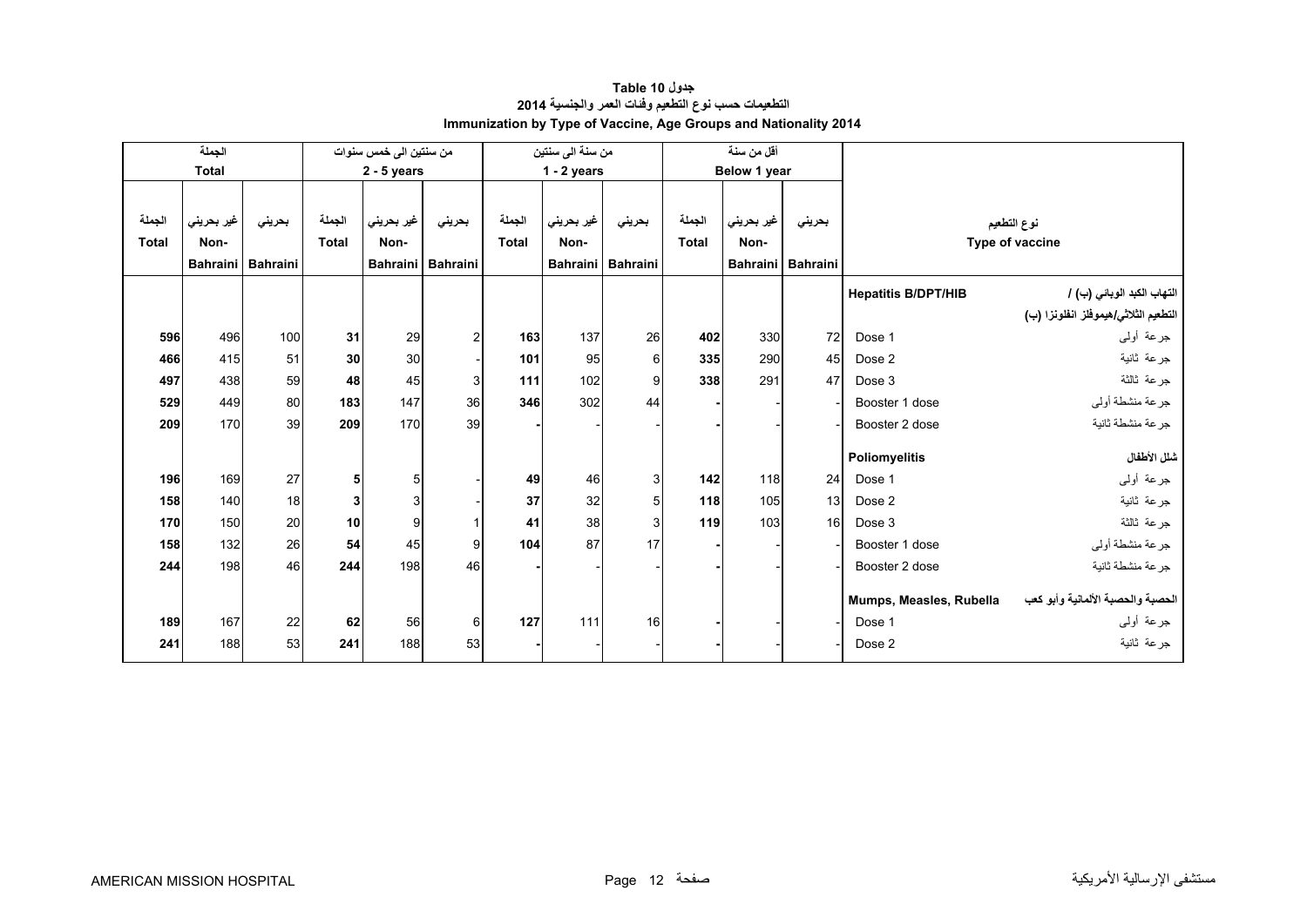<span id="page-11-0"></span>

|                                         | <b>Total</b> |        |        | Non-Bahraini الجملة |        | Bahraini غير بحريني |        |        | بحريني |                                         |
|-----------------------------------------|--------------|--------|--------|---------------------|--------|---------------------|--------|--------|--------|-----------------------------------------|
|                                         |              |        |        |                     |        |                     |        |        |        |                                         |
|                                         | الجملة       | أنشى   | ذكر    | الجملة              | أنشى   | ذكر                 | الجملة | أنشى   | ذكر    |                                         |
| <b>Type of Test</b>                     | <b>Total</b> | Female | Male   | Total               | Female | Male                | Total  | Female | Male   | نوع الفحص                               |
| Clinical chemistry of blood             | 20,570       | 9,478  | 11,092 | 13,557              | 5,925  | 7,632               | 7,013  | 3,553  | 3,460  | فحص الدم الكيميائي                      |
| Clinical chemistry of other body fluids | 621          | 187    | 434    | 509                 | 149    | 360                 | 112    | 38     | 74     | الفحوصات الكيميائية لسوائل الجسم الأخرى |
| Endocrine function tests & enzymes      | 9,326        | 6,836  | 2,490  | 6,557               | 4,707  | 1,850               | 2,769  | 2,129  | 640    | فحوصات الغدد الصماء والأنزيمات          |
| Microbiology                            | 10,843       | 6,845  | 3,998  | 6,742               | 4,134  | 2,608               | 4,101  | 2,711  | 1,390  | الفحو صبات الميكر وبية                  |
| Serology & immunology                   | 4,410        | 2,493  | 1,917  | 3,111               | 1,793  | 1,318               | 1,299  | 700    | 599    | فحو صبات الأمصيال                       |
| Mycology & parasitology                 | 6,273        | 2,904  | 3,369  | 3,902               | 1,772  | 2,130               | 2,371  | 1,132  | 1,239  | فحوصات الفطريات والطفيليات              |
| Haematology                             | 18,687       | 10,967 | 7,720  | 11,036              | 6,392  | 4,644               | 7,651  | 4,575  | 3,076  | تحاليل الدم                             |
| Histology/Cytopathology                 | 2,694        | 2,140  | 554    | 1,753               | 1,383  | 370                 | 941    | 757    | 184    | فحو صبات الأنسجة المجهر ية              |
| Other laboratories tests                | 1,075        | 484    | 591    | 742                 | 336    | 406                 | 333    | 148    | 185    | فحوصات أخرى                             |
| <b>Total</b>                            | 74,499       | 42,334 | 32,165 | 47,909              | 26,591 | 21,318              | 26,590 | 15,743 | 10,847 | الجملة                                  |

### **جدول 11 Table الفحوصات المختبرية حسب نوع الفحص والجنسية والنوع <sup>2014</sup> Laboratory Tests by Type of Test, Nationality and Sex 2014**

# **Radiology Procedures by Type of Procedure, Nationality and Sex 2014 جدول 12 Table إجراءات األشعة حسب نوع اإلجراء والجنسية والنوع <sup>2014</sup>**

|                                 | <b>Total</b> |        | الحملة      |              | Non-Bahraini<br>غیر بحرینی |             | <b>Bahraini</b> |        | بحريني      |               |
|---------------------------------|--------------|--------|-------------|--------------|----------------------------|-------------|-----------------|--------|-------------|---------------|
|                                 |              |        |             |              |                            |             |                 |        |             |               |
|                                 | لحملة        | أنشى   | ذكر         | الحملة       | أننى                       | نكر         | الحملة          | أنشى   | نكر         |               |
| <b>Type of Procedure</b>        | Total        | Female | <b>Male</b> | <b>Total</b> | Female                     | <b>Male</b> | <b>Total</b>    | Female | <b>Male</b> | نوع الإجراء   |
| Plain & general radiography     | 12,514       | 5,593  | 6.921       | 7.700        | 3,508                      | 4.192       | 4.814           | 2.085  | 2.729       | تصوير عادي    |
| Radiography with contrast media | 992          | 478    | 514         | 611          | 285                        | 326         | 381             | 193    | 188         | تصوير بالصبغة |
| Total                           | 13,506       | 6,071  | 7,435       | 8,311        | 3,793                      | 4,518       | 5,195           | 2,278  | 2,917       | الجملة        |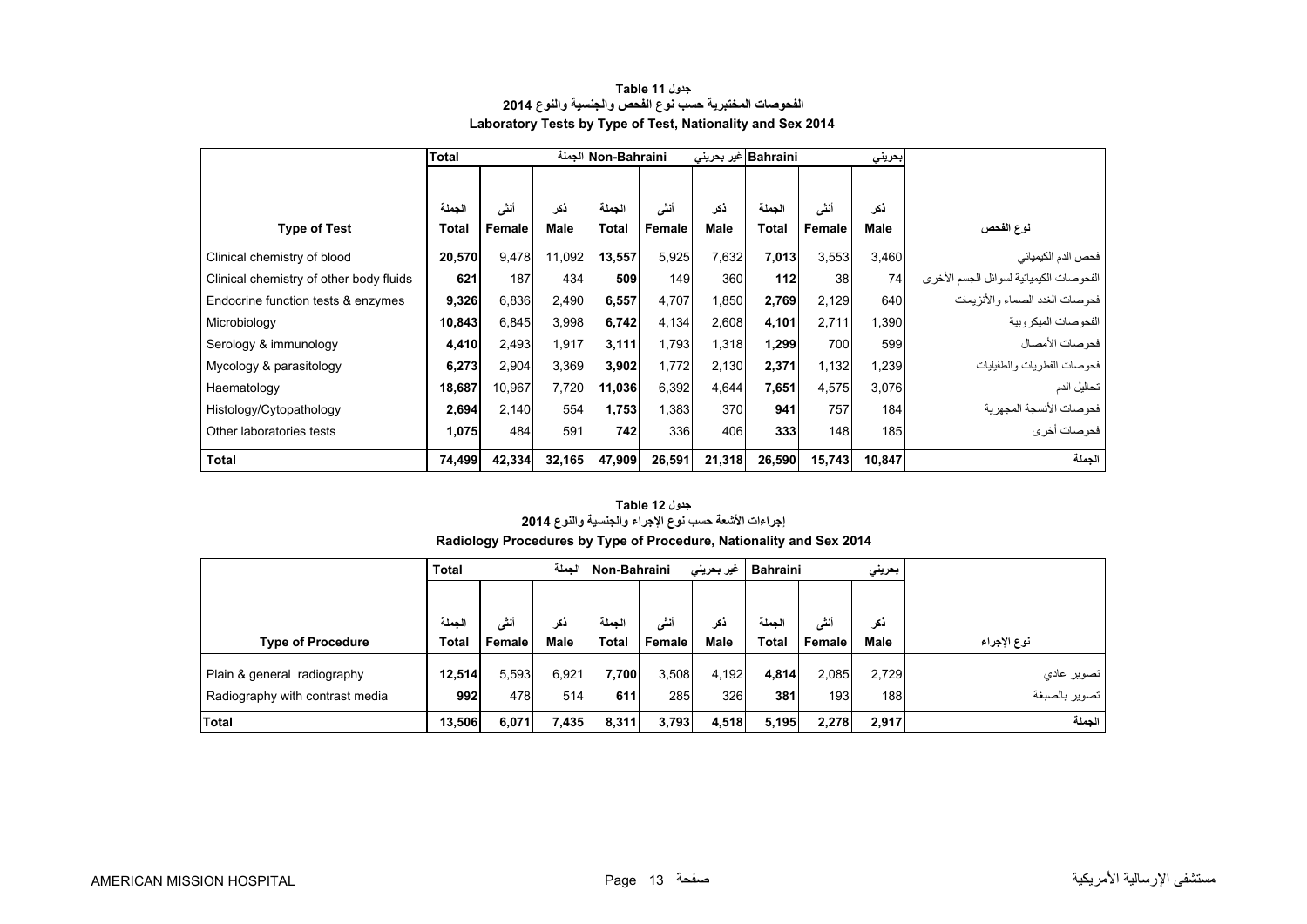**جدول 13 Table الوفيات حسب التشخيص الرئيسي للوفاة ومدة اإلقامة والجنسية والنوع<sup>2014</sup> Deaths by Principal Diagnosis , Length of Stay, Nationality and Sex 2014** 

<span id="page-12-0"></span>

| 48 ساعة فاكثر<br>أقل من 48 ساعة |            |            |              |               |            |              |                  |            |                  |                                     |               |
|---------------------------------|------------|------------|--------------|---------------|------------|--------------|------------------|------------|------------------|-------------------------------------|---------------|
| الجملة                          |            |            |              |               |            |              |                  |            |                  |                                     | رمز           |
| <b>Total</b>                    |            |            |              | 48 hrs & over |            |              | Less than 48 hrs |            |                  |                                     | التصنيف       |
| الجملة                          | غير بحريني | بحرينى     | الجملة       | غير بحريني    | بحريني     | الحملة       | غير بحريني       | بحريني     | النوع            | التشخيص الرئيسي للوفاة              | <b>ICD10-</b> |
| <b>Total</b>                    | Non-Bah    | <b>Bah</b> | <b>Total</b> | Non-Bah       | <b>Bah</b> | <b>Total</b> | Non-Bah          | <b>Bah</b> | Sex              | <b>Principal Diagnosis of Death</b> | Code          |
|                                 |            |            |              |               |            |              |                  |            | - Male<br>انكر   | أمراض الجهاز الدوري                 | $100 - 199$   |
|                                 |            |            |              |               |            |              |                  |            | أنثى<br>-Female  | Diseases of the circulatory system  |               |
|                                 |            |            |              |               |            |              |                  |            | جملة<br>- Total  |                                     |               |
|                                 |            |            |              |               |            |              |                  |            | -Male<br>اذكر    |                                     |               |
|                                 |            |            | ໍ            |               |            |              |                  |            | أنشى<br>- Female | الجملة<br>Total                     |               |
|                                 |            |            |              |               |            |              |                  |            | جملة<br>-Total   |                                     |               |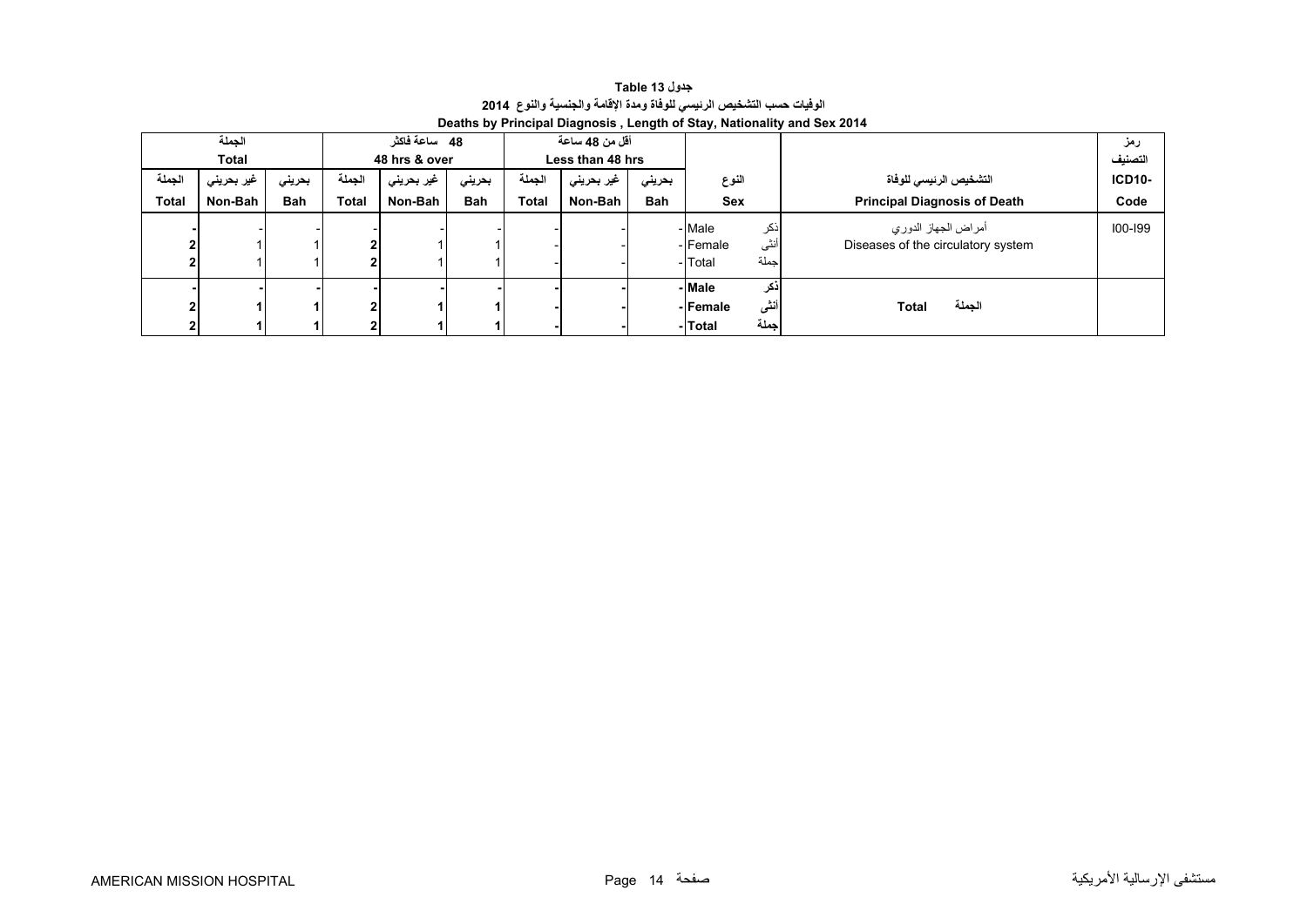**جدول 14 Table الخروج (أحياء وأموات) حسب التشخيص الرئيسي والجنسية والنوع <sup>2014</sup> Discharges (Alive and Dead) by Principal Diagnosis, Nationality and Sex 2014** 

<span id="page-13-0"></span>

| الأجمالي     | <b>Total</b> |       |          |       | Non-Bahraini الجملة |       |          | Bahraini غیر بحرینی |            |       |          | حريني |                                                                                                                                                                  | رمز           |
|--------------|--------------|-------|----------|-------|---------------------|-------|----------|---------------------|------------|-------|----------|-------|------------------------------------------------------------------------------------------------------------------------------------------------------------------|---------------|
| العام        | Female       |       | Male أنش |       | Female دکر          |       | Male أنش |                     | Female دکر |       | Male أنش | :کر   |                                                                                                                                                                  | التصنيف       |
| Grand        | میت          | حي    | میت      | حى    | میت                 | حي    | میت      | حى                  | میت        | حي    | میت      | حي    | التشخيص الرئيسي                                                                                                                                                  | <b>ICD-10</b> |
| <b>Total</b> | Dead         | Alive | Dead     | Alive | Dead                | Alive | Dead     | Alive               | Dead       | Alive | Dead     | Alive | <b>Principal Diagnosis</b>                                                                                                                                       | Code          |
| 6            |              | 2     |          |       |                     |       |          |                     |            |       |          |       | الأمراض المعدية والطفيلية<br>Infectious & parasitic diseases                                                                                                     | A00-B99       |
|              |              |       |          |       |                     |       |          |                     |            |       |          |       | الأورام<br>Neoplasms                                                                                                                                             | C00-D48       |
| 15           |              |       |          |       |                     |       |          |                     |            | ĥ     |          |       | أمراض الدم وأعضاء تكوين الدم<br>واضطر ابات معينة تكتنف أجهز ة المناعة<br>Diseases of the blood & blood-forming organs<br>and disorder involving immune mechanism | D50-D89       |
| 45           |              | 25    |          | 20    |                     | 12    |          | a                   |            | 13    |          | 11    | أمراض الغدد الصماء والتغذية والتمثيل الغذائبي<br>Endocrine.Nutritional & Metabolic Diseases                                                                      | E00-E90       |
| 3            |              |       |          | 2     |                     |       |          |                     |            |       |          |       | الاضطر ابات العقلبة والسلوكبة<br>Mental & behavioural disorder                                                                                                   | F00-F99       |
| 16           |              | 6     |          | 10    |                     |       |          | ĥ                   |            | 2     |          |       | أمراض الجهاز العصبي<br>Diseases of the nervous system                                                                                                            | G00-G99       |
|              |              |       |          |       |                     |       |          |                     |            |       |          |       | أمراض العين وملحقاتها<br>Diseases of the Eye and Adnexa                                                                                                          | H00-H59       |
| 85           |              | 47    |          | 38    |                     | 28    |          | 21                  |            | 19    |          | 17    | الاضطرابات بالإذن والنتوء الحلمى<br>Diseases of the Ear and Mustoid process                                                                                      | H60-H95       |
| 62           |              | 21    |          | 39    |                     | 9     |          | 29                  |            | 12    |          | 10    | أمراض الجهاز الدوري<br>Diseases of the circulatory system                                                                                                        | $100 - 199$   |
| 310          |              | 114   |          | 196   |                     | 56    |          | 75                  |            | 58    |          | 121   | أمراض الجهاز التنفسي<br>Diseases of the respiratory system                                                                                                       | J00-J99       |
| 501          |              | 222   |          | 279   |                     | 112   |          | 137                 |            | 110   |          | 142   | أمراض الجهاز الهضمى<br>Diseases of the digestive system                                                                                                          | K00-K93       |
| 48           |              | 19    |          | 29    |                     | Я     |          | 16                  |            | 11    |          | 13    | أمراض الجلد والنسيج الخلوى تحت الجلد<br>Diseases of the skin & subcutaneous tissue                                                                               | L00-L99       |